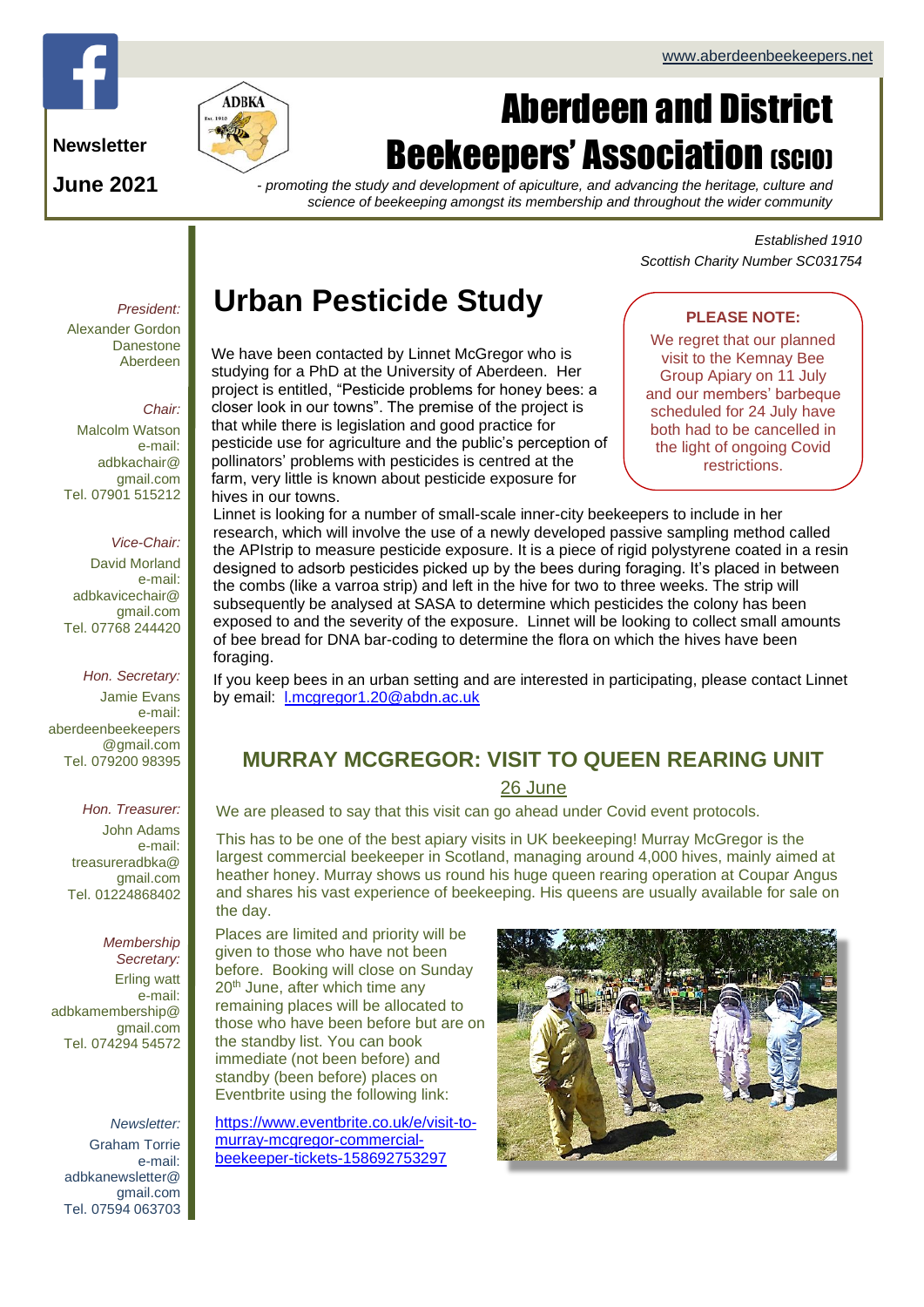# Page 2 of 4 ADBKA Newsletter

## VISIT: **QUEEN REARING SITE: AT COUPAR ANGUS**

Presented by **Murray McGregor** Saturday 26th June 2021

*See front page for further details*

A recording of our last online talk, *Swarm Management, the Movers and Shakers*, is now available on YouTube. You can find it at:

<https://youtu.be/TXy9qGNTFeA>

## **THIS MONTH IN THE APIARY: JUNE**

By and large June starts off as a continuation of practices in May.

#### **Swarming**

June is one of the higher risk months for swarming, so unless you have executed a swarm prevention or control manipulation on your hive, or the colony has swarmed, continue a seven day inspection cycle, as described last month and act on what you find.

#### **Space**

Super up as necessary.

#### **Feeding**

The 'June Gap' is a period between the end of the spring nectar flow and the summer flowers opening, usually at the beginning of June, when there may be little forage for the bees. In some years the gap is short and not noticeable, but it can last say a couple of weeks or so. Colonies may be at risk of starvation, especially if the weather is poor. If you have supers with stores on, the bees will consume the stores, but if not, be prepared to feed 1:1 syrup. Remember to remove supers if you have to feed.

### **Disease Inspection**

June is a good time to do a full disease inspection, looking especially for any signs of the foulbrood diseases and/or varroa-vectored viruses such as Deformed Wing Virus. Maybe try to get an experienced beekeeper to come to do this with you. As part of the disease check routine, put your varroa tray in for a few days and do a varroa mite drop count. Use the Beebase calculator to determine what action should be taken.

*Ian Mackley*

**The Scottish Native Honey Bee Society** is currently running a survey searching for good examples of native honey bees.

Many beekeepers and the wider public are becoming more aware of the existence of native honey bees and the value of saving potentially good genetic material for bees adapted to their local environment which could be of value for all beekeepers.

With this survey SNHBS plans to offer DNA testing for colonies that show good native characteristics from an initial screening by their team of assessors.

*An information sheet providing details of the survey and explaining how to take part is circulated with this month's newsletter.*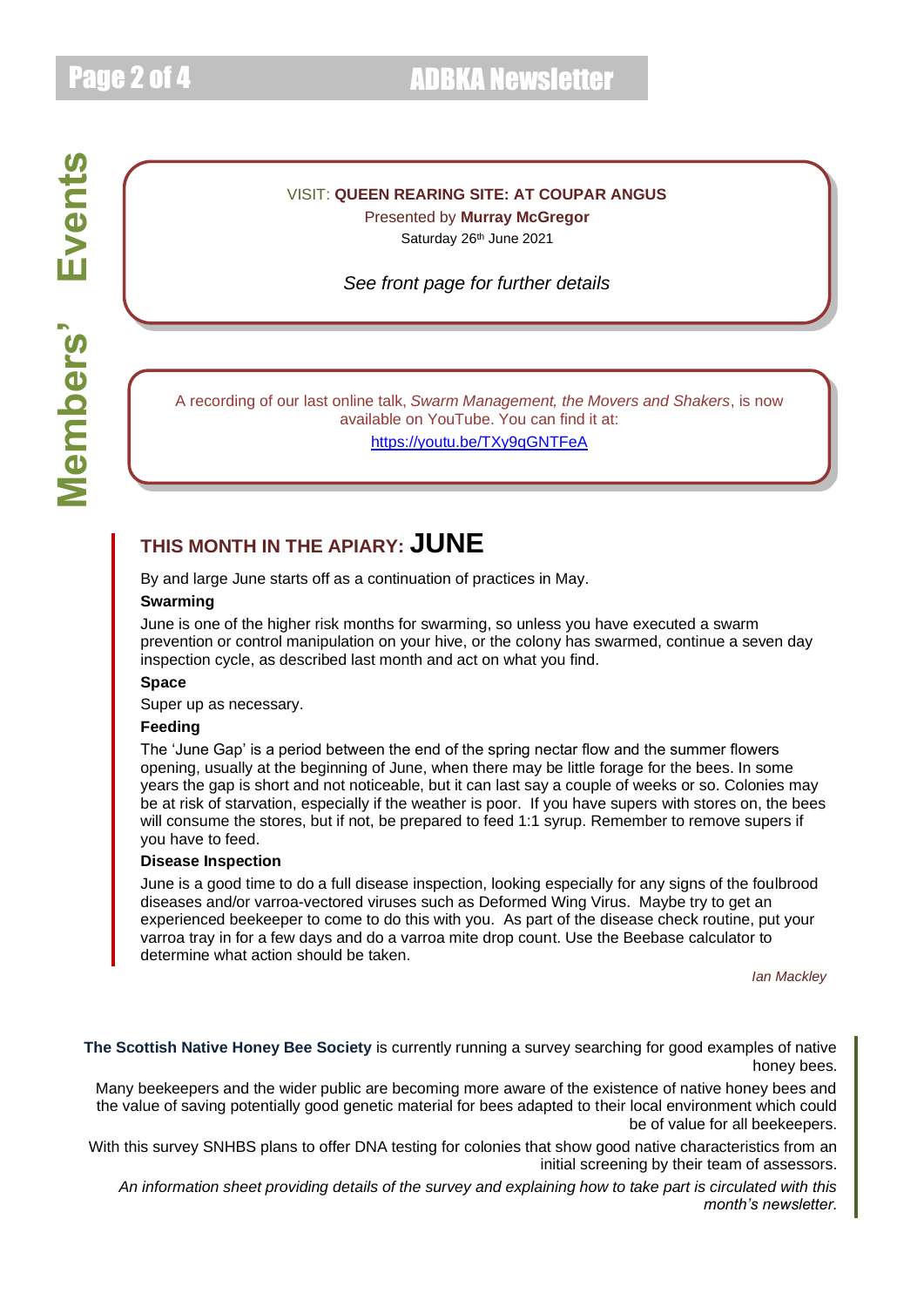# Page 3 of 4 ADBKA Newsletter

## **BEE for BOOK**

Let's face it, you could read from now until the cows come home and never get through all of the books on bees and beekeeping. So, you have to be selective. To help you in the task, we are looking for ADBKA members to recommend a bee book that others may find valuable.

My choice for this first article in the series is *Beekeeping – A Seasonal Guide* by Ron Brown, first published in 1985. My hardcover edition was published by Batsford in 2011. I haven't been able to find out all that much about the author, but here's what I've got. The rear cover of my copy tells us that Ron Brown (OBE) had over 50 years' experience of beekeeping in Britain and Central Africa. Another title of his on my bookshelf, *Honey Bees – A Guide to Management*, published in 1988, adds that he also worked with bees in New Zealand, China and Brazil.



He was President of the Devon Beekeepers' Association from 1982-1984 (following in the footsteps of the legendary Brother Adam, who held that position around ten years earlier) and was quite prolific in his writings on bees and beekeeping. I've already mention two of his books; to those, add: *Managing Mini Nucs*; *Honey-bee Swarms*; *Beeswax*; *Great Masters of Beekeeping*; *A Simple Two-queen System*; and *Ron Brown on Beekeeping*. A trawl of the Internet turned up a notice in the April 2011 newsletter of Conwy Beekeepers announcing his death.

Anyway, on to his book. The first thing to say is that my 2011 Batsford edition is a thing of beauty. It comes with a yellow, embossed hard cover with black flyleaves front and back enclosing 192 pages of tightly-bound, high quality paper. Some pages have a watermark of bees or honeycomb.

If you're looking for a book with lots of pictures, this isn't for you, there are none. There are, however, some well-drawn illustrations to help us understand the equipment or manipulations being described. And Ron really has a lot to tell us, including topics rarely found in other bee books, for example setting up a two-queen system or using a Taranov board for swarm control.

More than anything else, it's the structure of this book that appeals to me. As the title implies, the text is broken down in accordance with the seasonal activities of bees and beekeeper: Spring, Early Summer, High Summer, Autumn, and Winter. In addition, there's a further sub-division offering different ideas and advice for 'beginners', 'improvers', and 'experienced' beekeepers. This has found me going back to *Beekeeping – A Seasonal Guide* year after year, with Ron Brown encouraging me to try out ever more ambitious techniques as my own experience broadened and my confidence grew. *You may well find yourself doing the same.*

*Graham Torrie*

## **First Case of AFB This Year**

An outbreak of American Foulbrood (AFB) has been found in a single hive in an apiary in the Stanley area of Perthshire. The infected hive was detected by the beekeeper with the disease being confirmed by SASA on the 21st of May 2021. This is the first finding of AFB in Scotland this year.

The Scottish Government has provided more information on how to identify and report foulbrood diseases of honey bees, which can be found at

<https://www.gov.scot/publications/foulbrood/>

The SBA has published information from the Scottish Bee Health Improvement Team on 'Spotting the Foulbroods' (American and European) in the April Scottish Beekeeper magazine.

Please remember to register your hives on BeeBase <https://nationalbeeunit.com/>

to ensure you receive automatic notifications of any foulbroods detected near to your apiaries.

## We Need to Talk About: **Drones** *Part 1*

Ask yourself: why have drones evolved to be so much larger than workers and queens? One expert has suggested the reason is that the drone has to carry the queen for the duration of their coupling during mating, and this seems reasonable. However, a remarkable piece of filming undermines that theory. This clip on YouTube <https://youtu.be/0WB0i1cSBWI> clearly shows that during the first few moments of the drone and queen's aerial coupling, the effort of flying is shared. Then, in the final stages, it is the queen that carries the drone!

If you have an alternative answer to this curious question, contact the newsletter and we'll share your ideas.